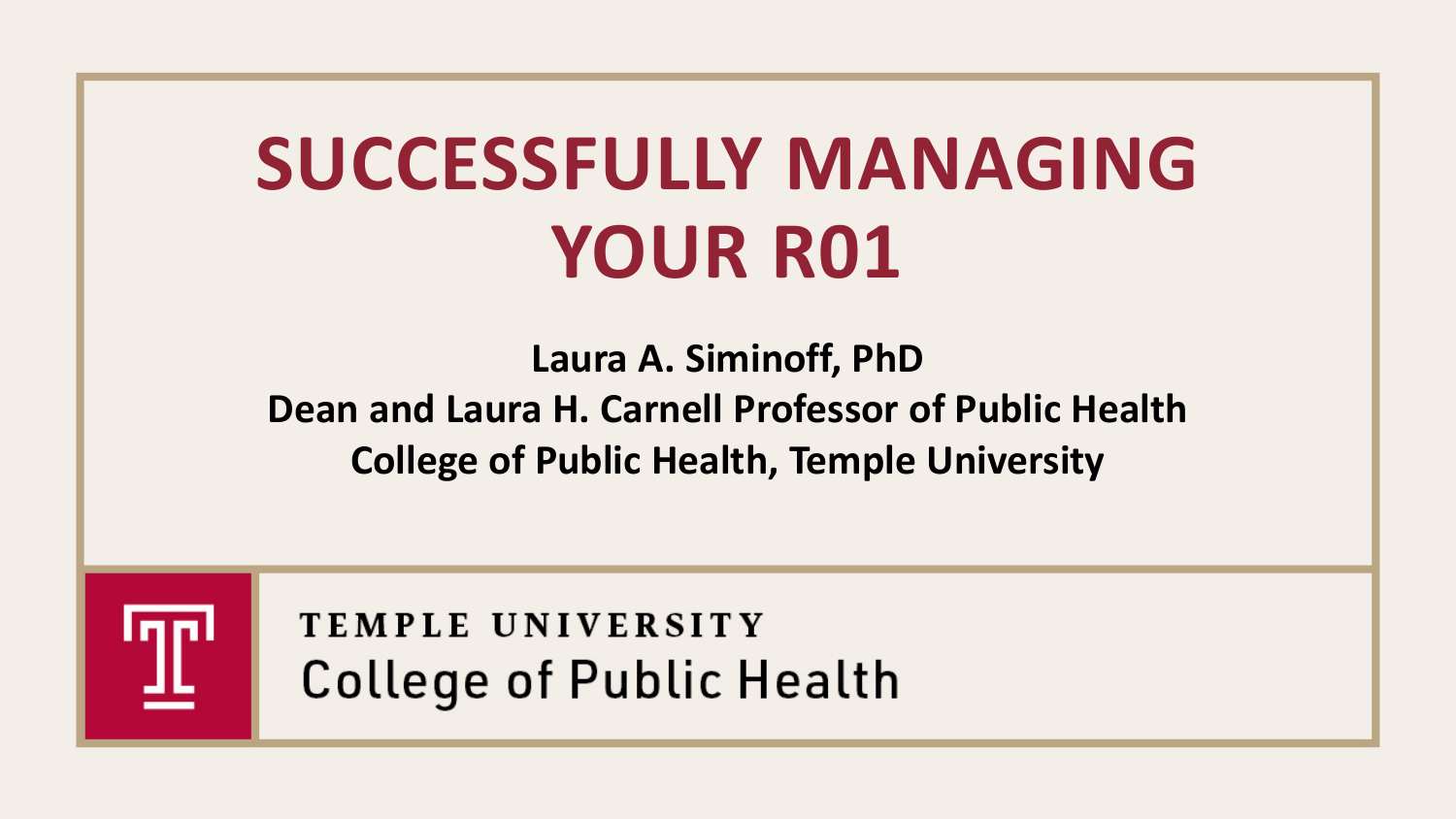#### **This Talk**

- What it is not:
	- A cookbook for how to manage a grant.
	- Detailed review about the rules and regulations for grant management.
- What we'll do:
	- Provide a philosophy and general approach to grants management.
	- Discuss some of the pertinent details of the practical aspects of grants management.
	- Take your questions and discuss ideas and your specific situations.

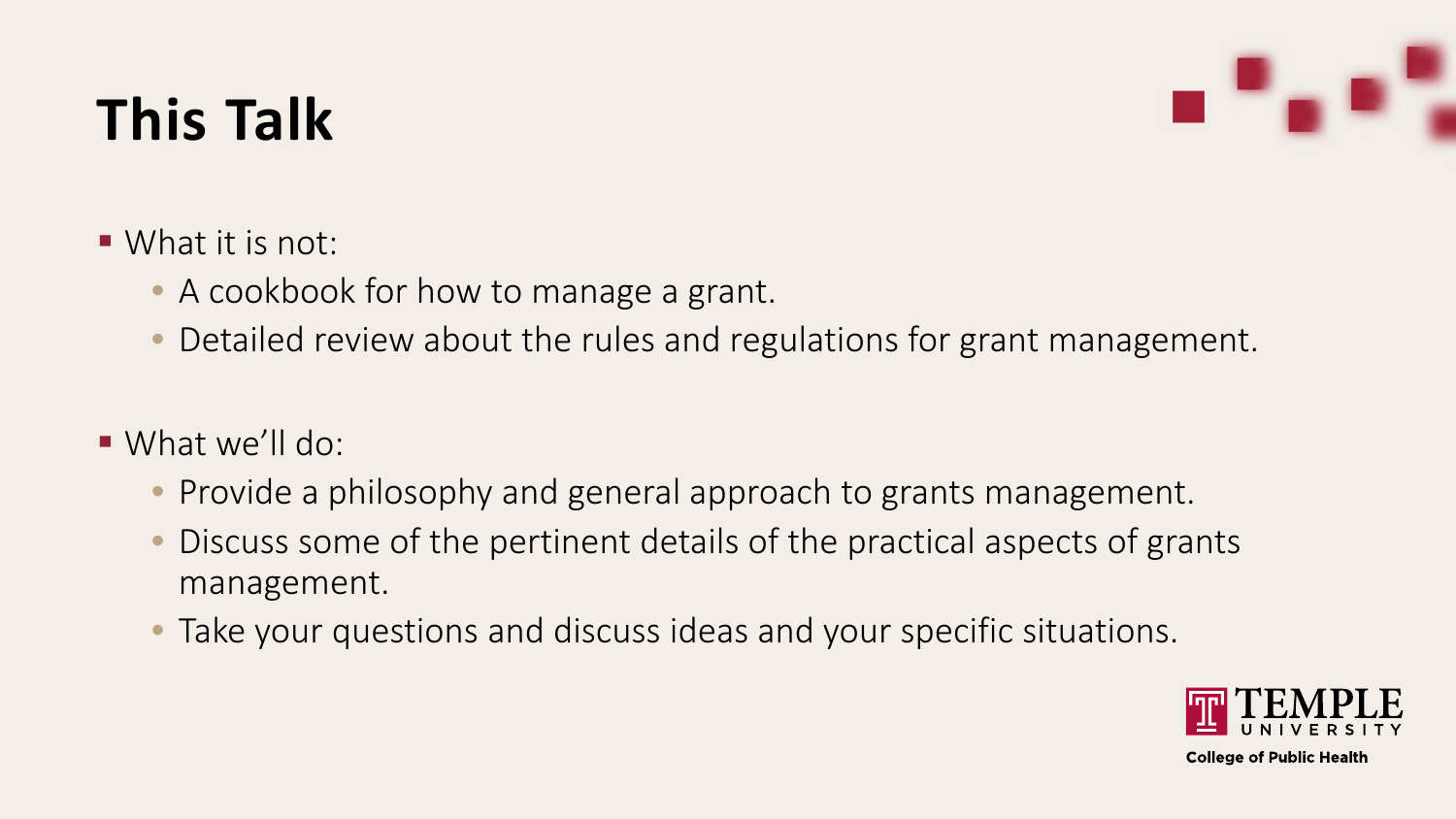#### **Being a PI Means Managing a Small Business: Who Knew??**



- **Elements of grant management:** 
	- Budget
	- Organizing your environment
	- Staffing
	- Managing your research team (including contracts and sub-awards)

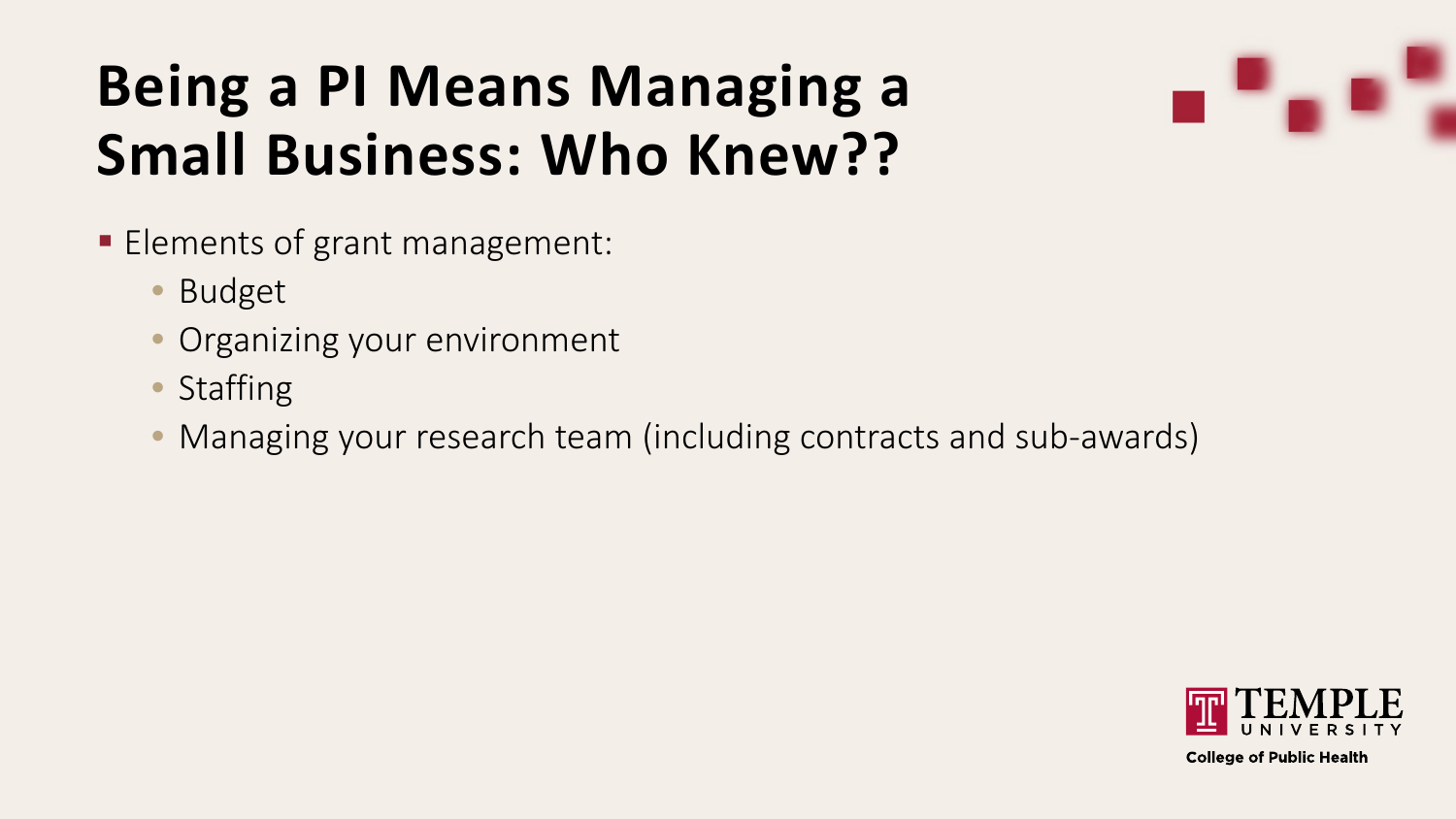## **Budgeting: Thinking Ahead To Be Successful When You Are Funded**

- **Learn to write a realistic budget.**
- A good budget includes a well-written and detailed budget justification.
	- *People leave out the most obvious budget items.*
	- *A good budget justification allows not only the reviewer to assess your budget but an opportunity for you to think it through.*
	- *Identify the absolutely critical items you must have to successfully operationalize your research.*
	- *Make sure you know what your department will or will not pay for.*
	- *Make sure you have enough staff to collect the data – remember you are not a graduate student or trainee anymore.*
- Don't believe it when they tell you to low-ball your budget so that you can get funding  $-$  you will live to regret it! If you are funded, you will take a budget cut!
- Have a senior investigator in your area help you.

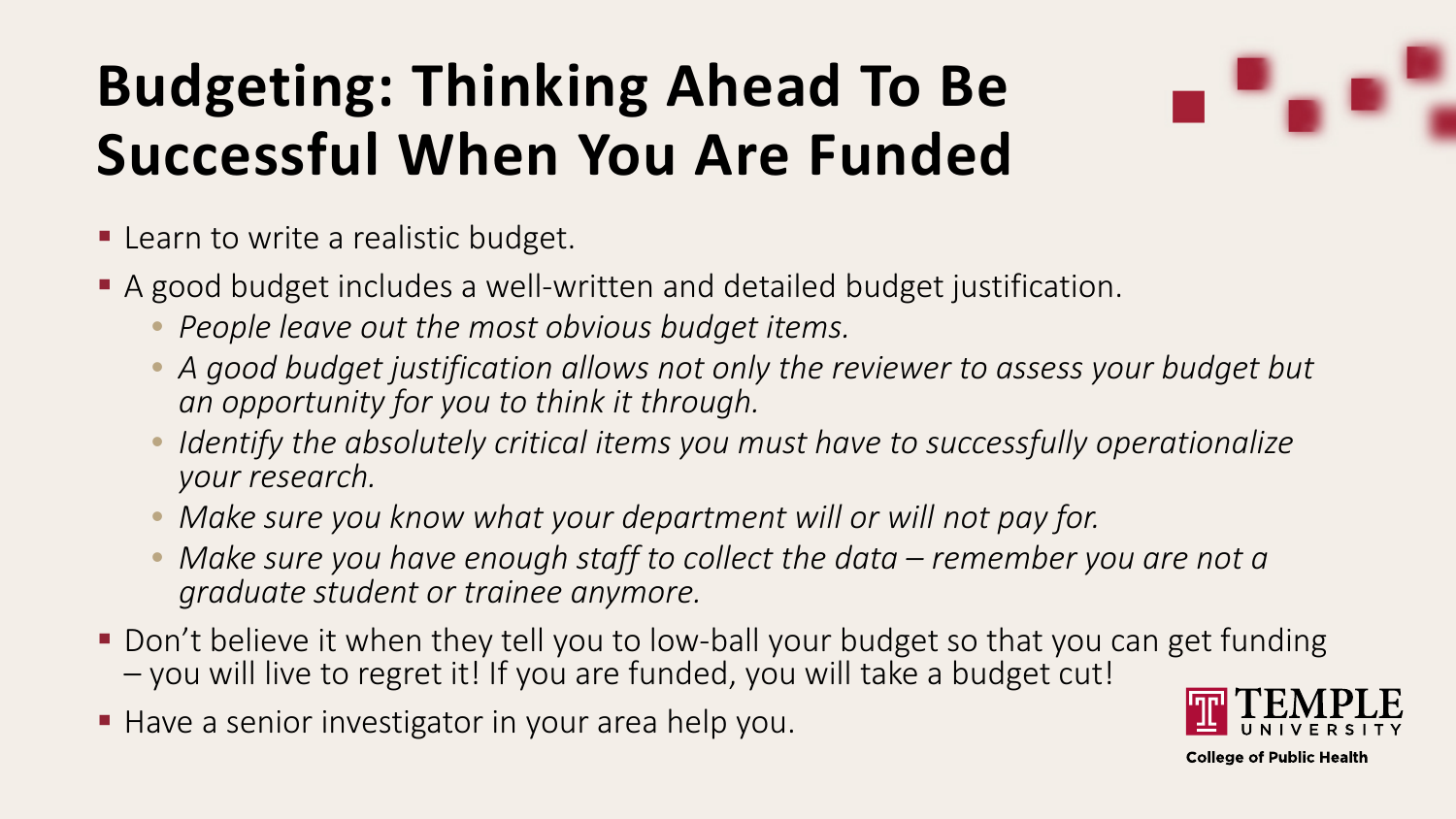### **Managing the Budget**



- You have the grant. Now what?
	- Make sure you have a fiscal administrator (FA) who will actually handle and *track the money.*
	- *Develop a good working relationship with your FA and make sure s/he knows the basic purpose of the research.*
	- *Work with you FA to:*
		- o Create a list of baseline purchases you require (if you have to contract for services, give yourself plenty of time).
		- o Track sub-awardee expenses if applicable (remember to separate out direct and indirect expenses).
		- o Review monthly expenditure reports and projected carry forward.
- **Learn to embrace you inner accountant.**

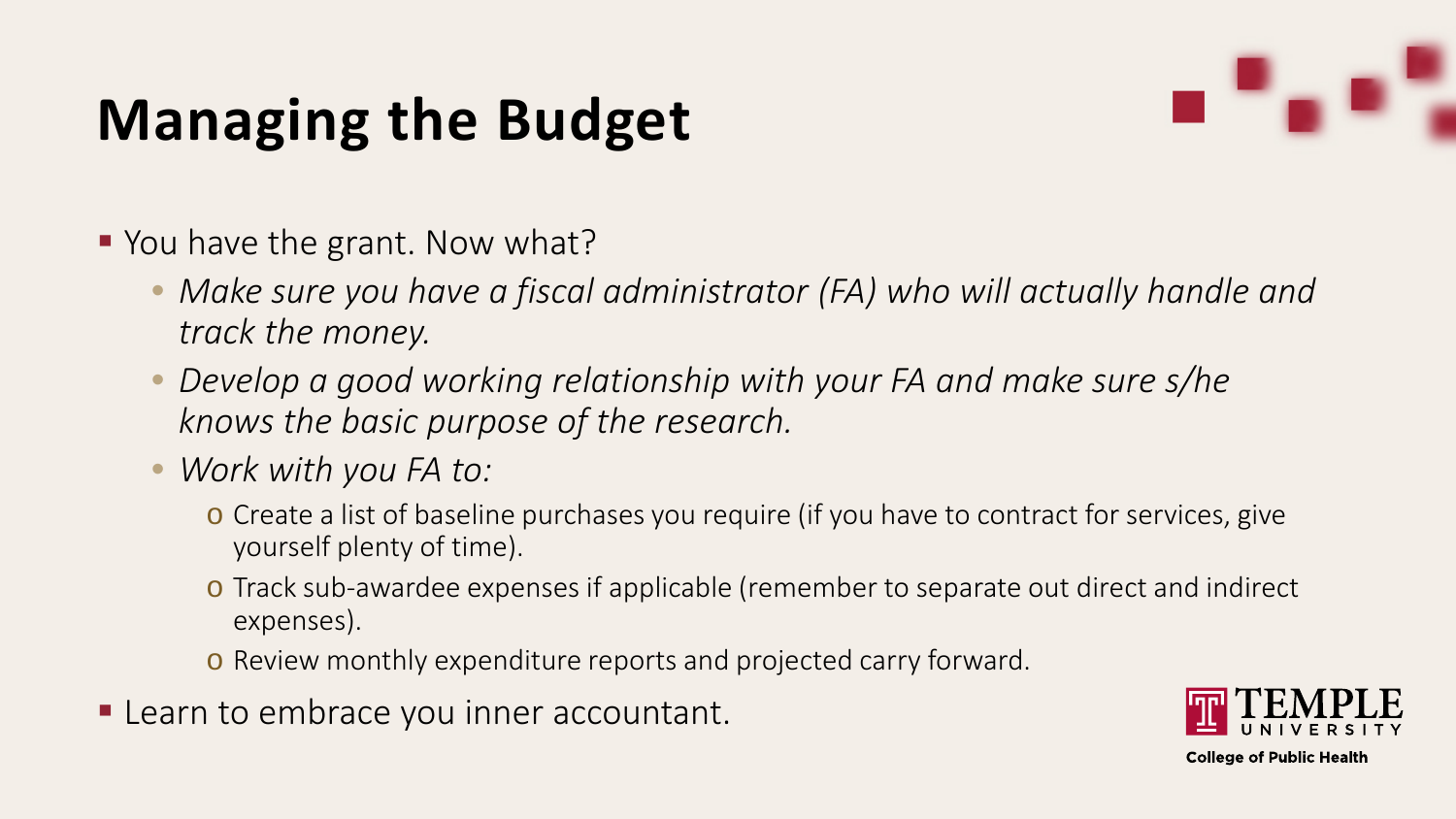#### **The Research Environment**

- **Organize your environment** 
	- Revisit your protocol
- **The research enterprise needs structure** 
	- Lab or office space
	- Management structure
	- File system: electronic and paper
	- Order the equipment you need as soon as the NGA arrives

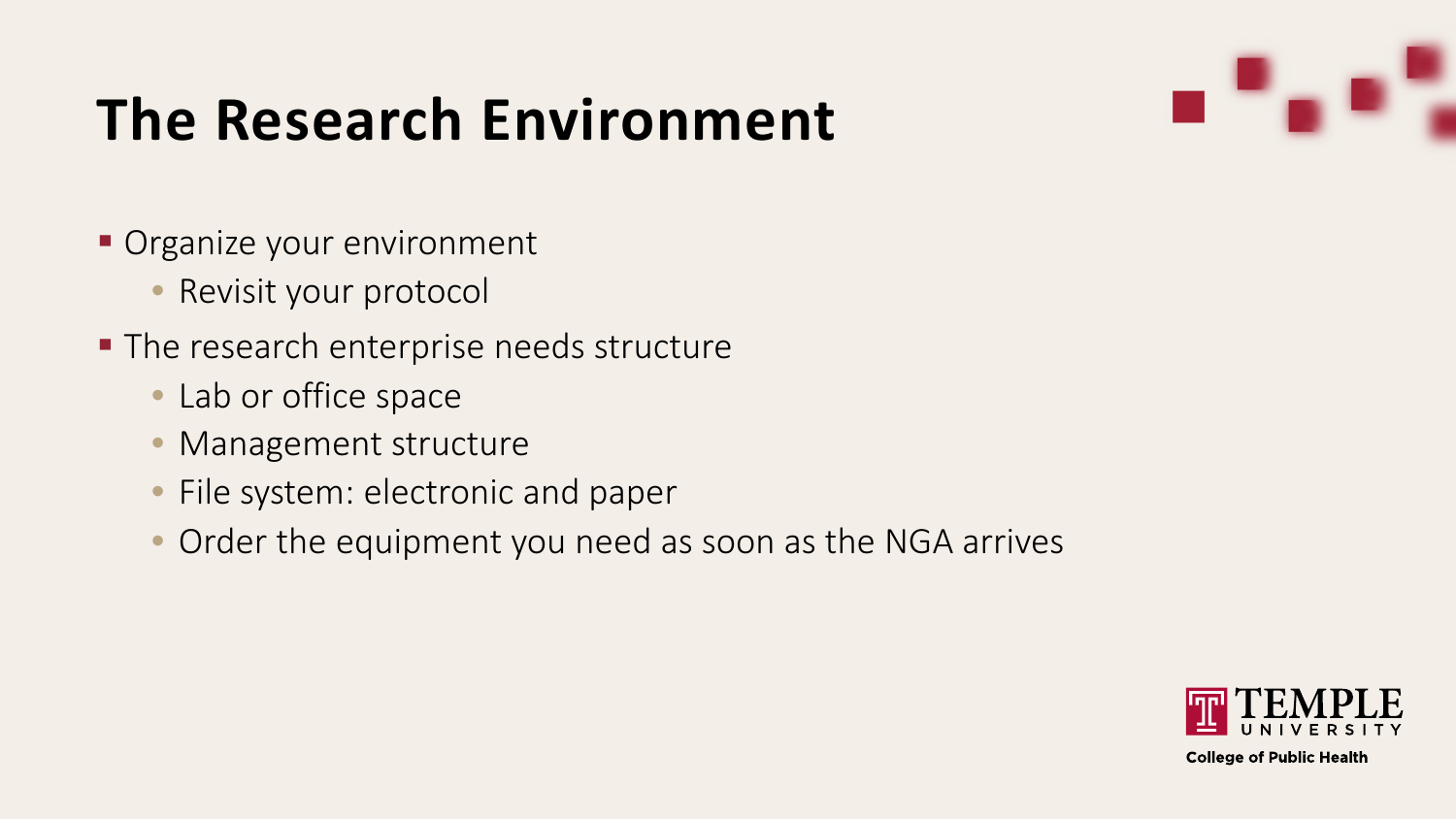## **Staffing**



- Your staff are critical to a well-managed grant
	- If the project is sizeable, has multiple data collection sites, sub-awards, complex data, or more than two staff, always plan for a project coordinator or at least one RA who is more experienced.
	- Have a plan for how to organize your research team, including contracts and sub-awards.
	- Understand the basics of your HR system and issues around hiring, firing, and severance. Remember, most university will make your grant pay for severance, sick time, and vacation time.
	- Break it all down into the minutia of managing the office and collecting and managing the data.
	- Have someone who knows how to manage data.

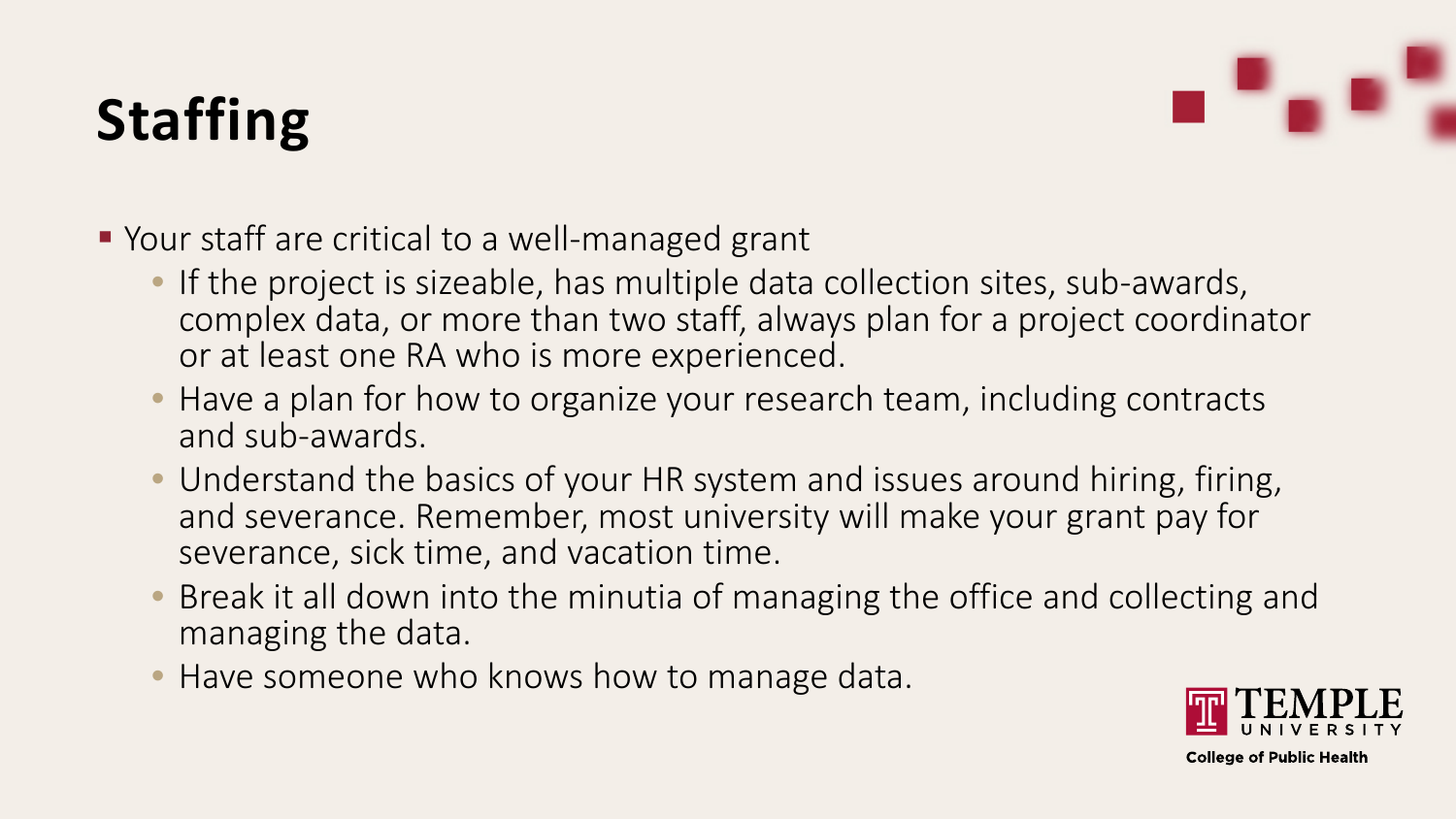

#### **Managing Your Research Team**

#### **- Don't make these assumptions:**

- Everyone knows what the goals of the research are.
- All the sub-award sites or different clinical sites can operate exactly the same way.
- The protocol can be implemented exactly as it is written in the grant.
- You only need to say it/demonstrate it once.

#### **Make sure you:**

- Develop standard operating procedures and other manuals so that you and your research team are all on the same page. This also helps once the research is completed*.*
- Communicate, communicate, communicate.

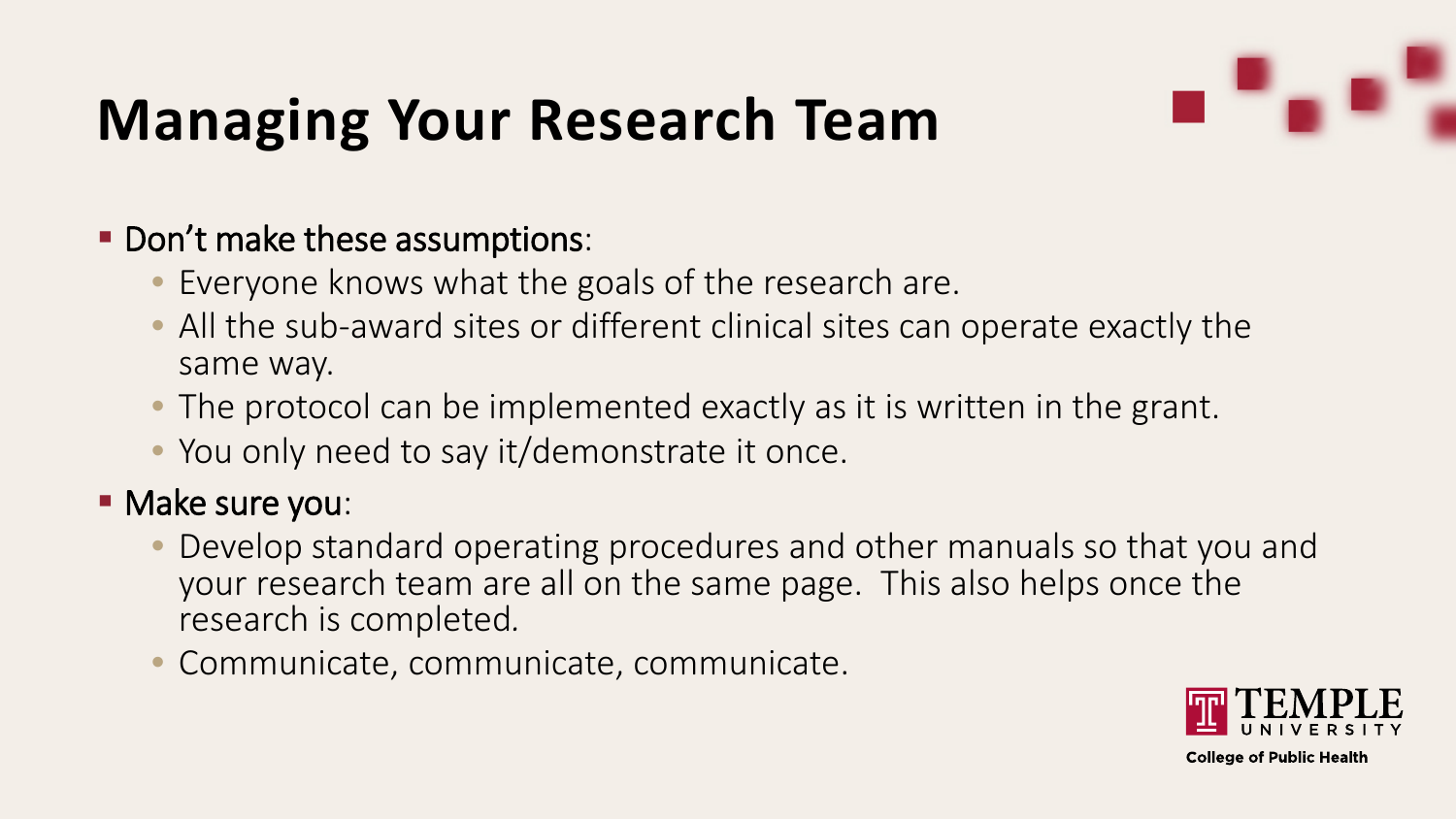#### **Last But Not Least**



- **Get guidance from a mentor.**
- Communicate with your NIH program officer.
- Make sure you get the time you have committed to the project available from your supervisor/chair.
- Consider what your major grant products will be in advance.
- Remember that a poorly managed project will yield lower quality data no matter how good your research design is on paper.